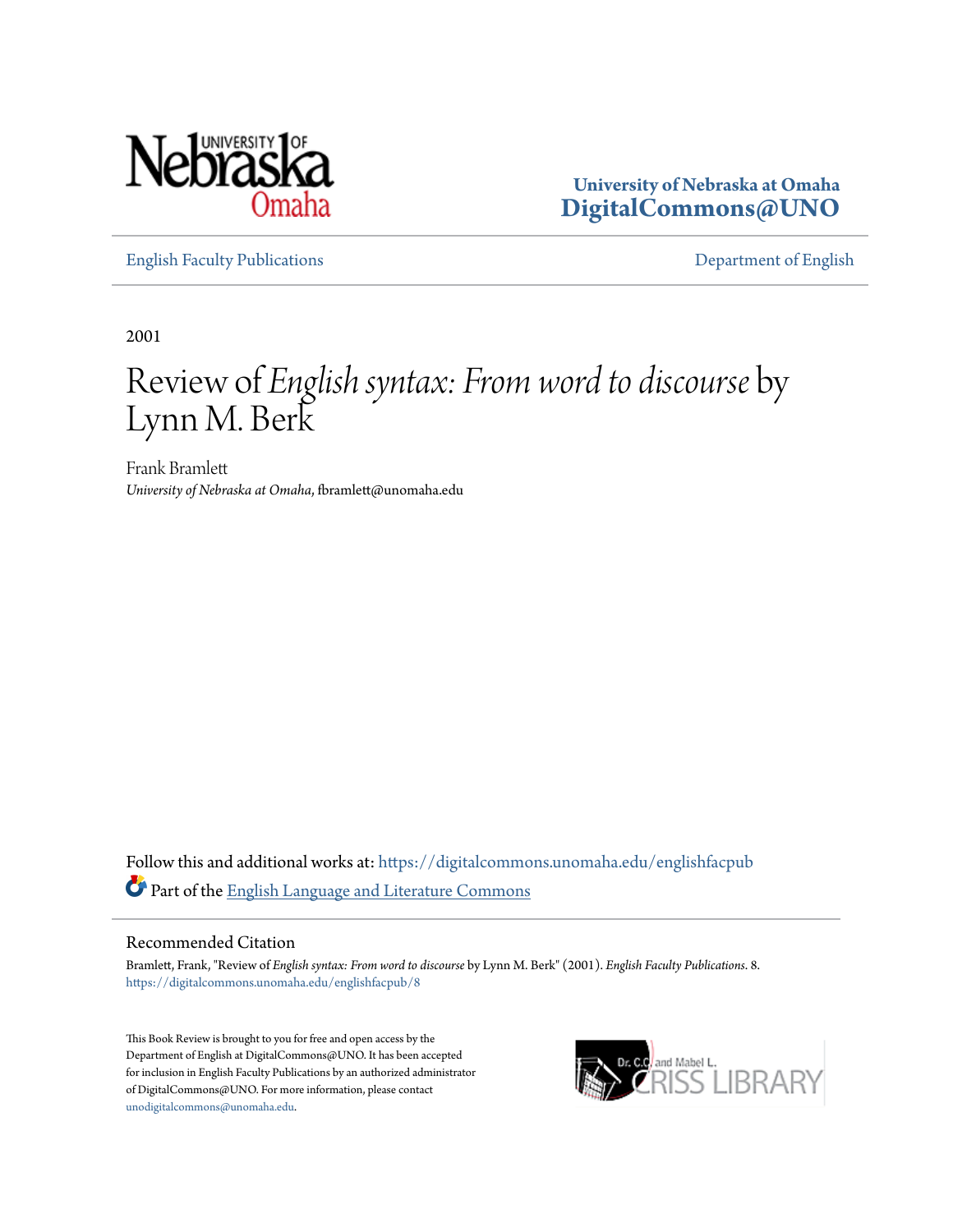## **Book Review**

## *English syntax: From word to discourse***. By LYNN M. BERK. New York & Oxford: Oxford University Press, 1999. Pp. 286.**

Berk prefaces this book by stating that her 'overall approach is loosely discourse/functional' and that she tries 'to ensure that students learn the basics of English grammar but that at the same time they come to understand the richness and complexity of the system' (xv). In the main, B fulfills her promise by exploring a variety of grammatical concepts and the way many of those grammatical structures function discursively.

Ch. 1 explores the basic sentence structure of English. First, B looks at the nature of the subject and follows with a discussion of the nature of the predicate, including several semantic roles that subjects can play. Among others, B explores agent, experiencer, and instrument subjects. True to her word, B forays into discourse functions; she addresses 'topic' and how subjects often reflect 'what the discourse is about. Topics represent given information . . . [which] refers to information that the speaker assumes the hearer already knows' (23). B uses topic to create an excellent transition to predicate: 'A topic is not the topic until it is introduced into discourse, and the first mention of a potential topic often occurs in the predicate' (24). Similar to the noun, the predicate is analyzed through the lenses of traditional grammar (basic verb and objects), semantic roles of objects, and discourse functions. One particularly insightful section explores 'discourse functions of the indirect object'. Using the 'no-synonymy rule' as a starting point, B looks at the differences between an NP indirect object and a PP indirect object:

- (1) I taught my students Swedish.
- (2) I taught Swedish to my students.

B claims that 1 suggests successful completion of the act while 2 'is silent on the issue' (41). The closer the object is to the verb, B explains, the more likely the object will be affected by the verb, and this is why these two sentences are not perfectly synonymous.

B explores the verb phrase in Ch. 3; she discusses finite verbs, infinitives, participles, and modals/auxiliaries. I particularly like the way she describes epistemic and deontic modality. B also discusses questions in this chapter; she points out that speakers 'rarely ask questions by simply using rising question intonation at the end of a sentence' (153) and that when speakers do ask these kinds of questions, the question 'sometimes suggests incredulity rather than information seeking' (153). While this is often true, it is also true that this kind of question is used as a clarification request:

Grace: Helen is cooking dinner. Will: Ellen is cooking dinner? Grace: No, Helen is.

Will's question of Grace does indeed elicit information. Unfortunately, B omits mentioning this important communicative tool in conversation.

In discussing kinds of adjectives (Ch. 4), B notes that some adjectives intensify the meaning of a phrase while others soften meaning. Those that soften meaning B calls 'downtoners': My boss is sort of a jerk